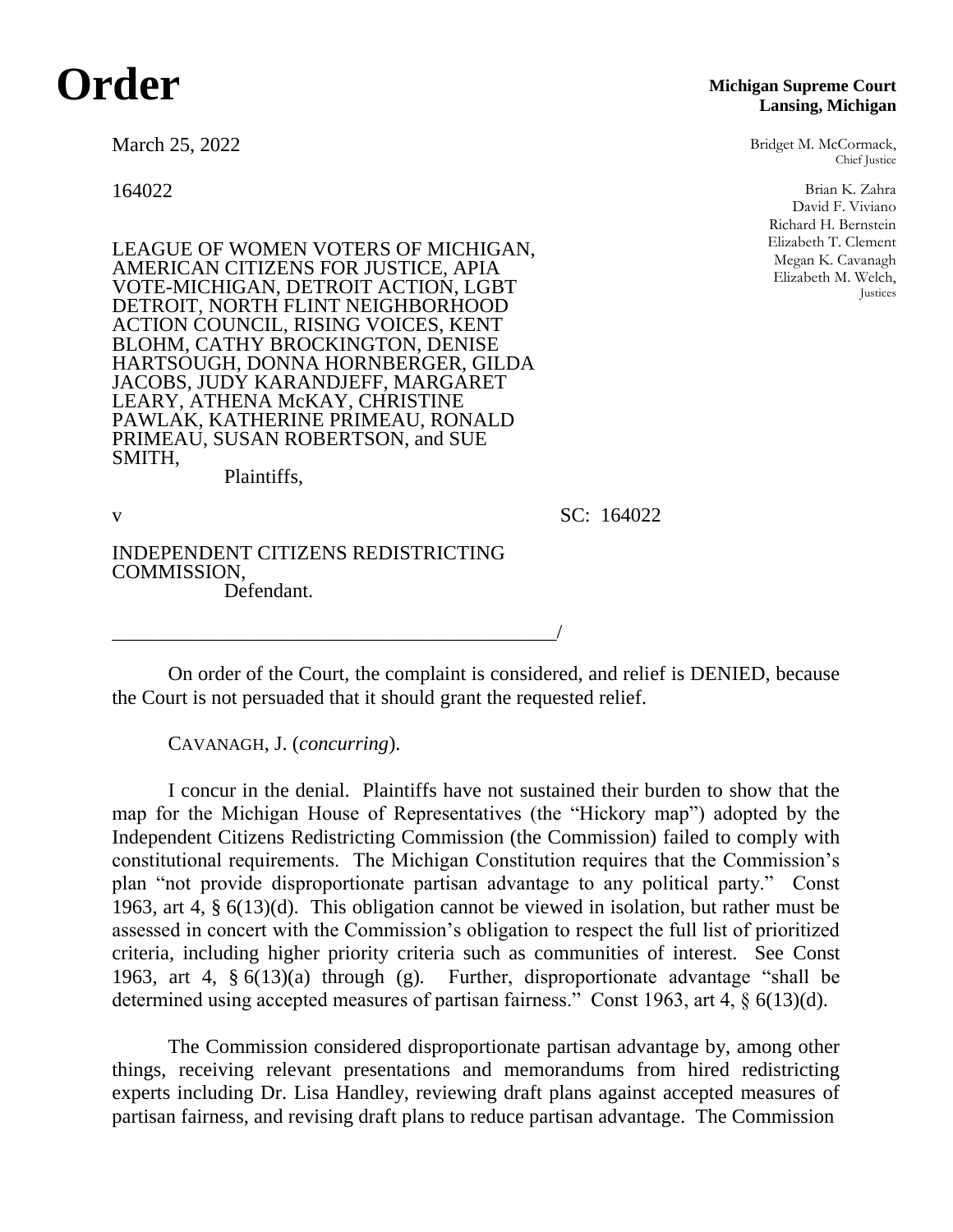2

states that it chose to balance partisan fairness with other higher-order constitutional criteria, including its consideration of the identified communities of interest in Flint and the Chaldean community. Plaintiffs have not rebutted that this was a permissible choice. Indeed, plaintiffs failed to meaningfully address the Commission's obligation to consider the partisan-advantage criteria as intertwined with other enumerated and prioritized constitutional criteria.<sup>1</sup>

Further, plaintiffs' expert report from Dr. Christopher Warshaw shows that the differences between plaintiffs' proposed Promote the Vote map and the Hickory map are *de minimis*. See Warshaw, *An Evaluation of the Partisan Fairness of the Michigan Independent Citizens Redistricting Commission's State House Districting Plan* (January 28, 2022) (Warshaw Report), pp 11-16, attached as Exhibit 1 to plaintiffs' complaint. Moreover, Dr. Warshaw concedes that his analysis of two partisan-fairness measures, the efficiency gap and the mean-median difference, was not significantly different from Dr. Handley's calculations. *Id*. at 4 n 6. In light of the absence of a meaningful factual dispute on these points, plaintiffs have not shown that a *de minimis* deviation in partisan advantage between the plans is legally significant. Plaintiffs have made no argument that the similar partisan-fairness metrics, largely agreed upon by Drs. Handley and Warshaw, have ever been accepted by any court to establish a constitutional violation. In sum, plaintiffs have not made the case that the Commission's efforts were insufficient to comply with constitutional requirements. Const 1963, art 4, § 6(19).

MCCORMACK, C.J., joins the statement of CAVANAGH, J.

WELCH, J. (*dissenting*).

In 2018 the voters of Michigan overwhelmingly supported Proposal 2, which amended our state Constitution and established the Independent Citizens Redistricting Commission. Const 1963, art 4, § 6. The voters entrusted this Court with the responsibility of ensuring that the commissioners comply with the constitutional mandate handed to them by the voters. Const 1963, art 4, § 6(19). Under our Constitution, the Commission "shall abide" by seven criteria when developing and adopting redistricting plans for state legislative and congressional districts. Const 1963, art 4, § 6(13)(a) through (g). The word "shall" means that the action is "mandatory." *Lakeshore Group v Dep't of Environmental Quality*, 507 Mich 52, 64 (2021). The inaugural Commission convened in 2020 to create its redistricting plans. This is thus the first opportunity for this Court to examine the interaction among the various constitutionally-mandated criteria. The law is a blank slate. I would have heard this case and taken the time to

<sup>&</sup>lt;sup>1</sup> While Dr. Warshaw opined that the maps were similar in terms of compactness, he did not analyze any other § 6(13) criteria. See Warshaw Report at 16-17.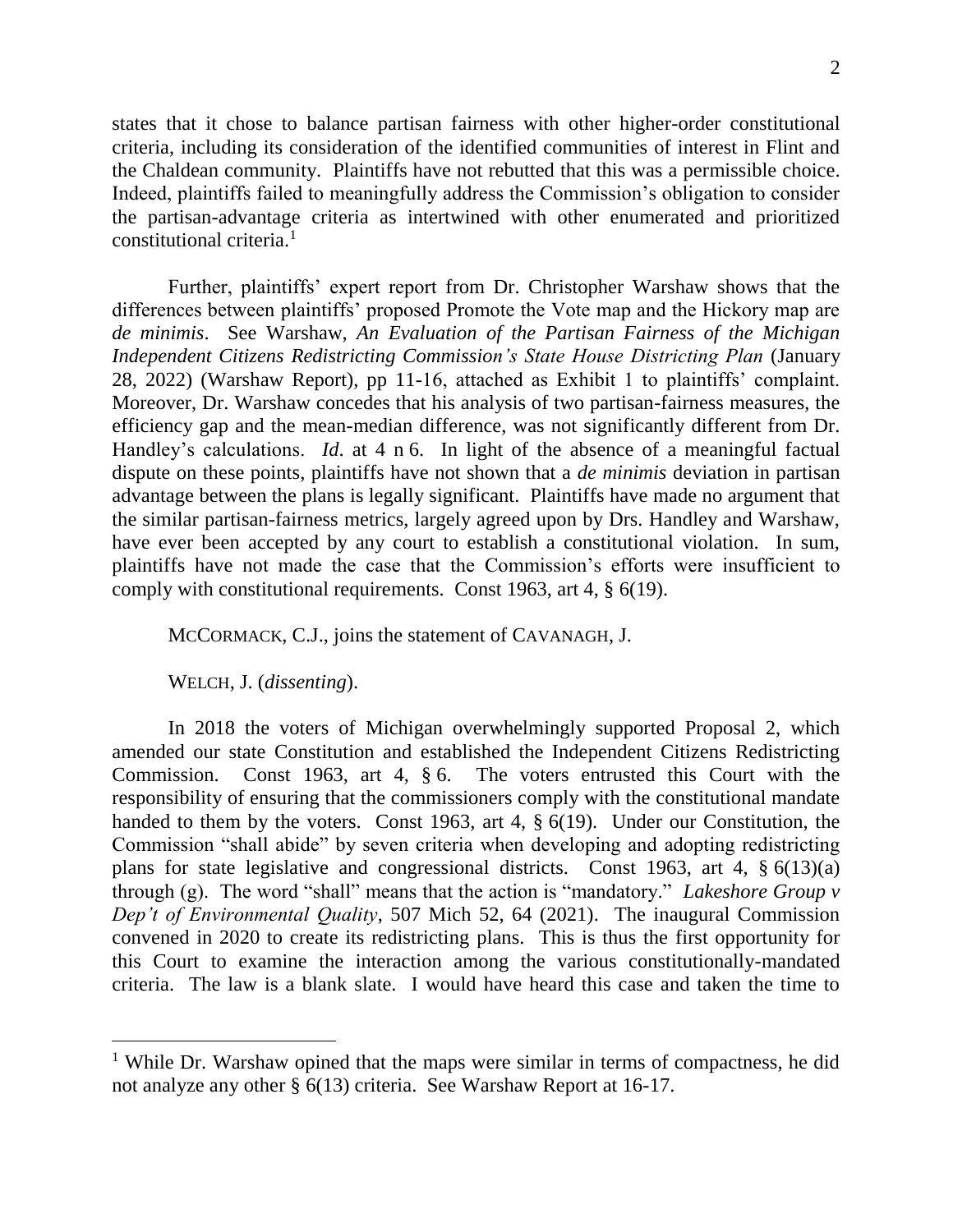make certain that the will of the voters who supported Proposal 2 was actually reflected in the redistricting plan. I dissent from the Court's decision to not hear this case.

The plaintiffs challenge whether the adopted redistricting plan for the Michigan House of Representatives complies with the requirement that "[d]istricts shall not provide a disproportionate advantage to any political party." Const 1963, art 4, § 6(13)(d). This assessment "shall be determined using accepted measures of partisan fairness." *Id*. What amount of advantage to a political party is "disproportionate" or what statistical methods of measuring partisan fairness are acceptable are open questions. The plaintiffs in this case submitted an expert report concluding that the state House plan fails the partisanfairness requirement because it provides a disproportionate advantage to the Republican Party. The expert's submitted statistical modeling suggests that the adopted plan will favor the Republican Party in 99% of scenarios; that "[o]n this plan, Republicans are likely to win the majority of the seats even if they win the minority of votes"; and that "Democrats could win a minority of the seats while winning a majority of the vote."<sup>2</sup> According to plaintiffs, this built-in, asymmetrical partisan advantage for the Republican Party is not transient and will likely persist for this entire redistricting cycle. See Grofman & King, *The Future of Partisan Symmetry as a Judicial Test for Partisan Gerrymandering after LULAC v Perry*, 6 Election Law Journal 2, 25 (2007) (stating "a partisan bias of 1-3 percentage points . . . is typically persistent over the decade following the redistricting, and accounts for measurable differences in the representation of the state's population in the state legislature"). The statistical modeling suggests that the adopted plan will effectively prevent the Democratic Party from obtaining a majority in the state House except in wave election years. Is the state House plan compliant with our Constitution's requirement that an adopted plan not provide a disproportionate advantage to a political party? Without any hearing, explanation of the law, or application of facts against a settled legal standard, we have no way to actually know.

In the absence of any settled legal standard or baseline for how a challenge should proceed, it is unjust to criticize the plaintiffs' expert-supported presentation of their case as somehow lacking. On the contrary, the plaintiffs' challenge raises a question of first

<sup>&</sup>lt;sup>2</sup> Plaintiffs' expert, Christopher Warshaw, J.D., Ph.D., is a political scientist at George Washington University who studies public opinion, representation, elections, and polarization in American politics. His work has been published in numerous peerreviewed journals and his expertise in questions of measuring partisan fairness has been recognized and valued by both state and federal courts. See, e.g., *League of Women Voters of Mich v Benson*, 373 F Supp 3d 867 (ED Mich, 2019), judgment vacated on other grounds by *Chatfield v League of Women Voters of Mich*, \_\_\_ US \_\_\_; 140 S Ct 429 (2019); *Adams v DeWine*, \_\_\_ Ohio St 3d \_\_\_; 2022-Ohio-646 (2022). The Commission does not dispute Dr. Warshaw's expertise or figures.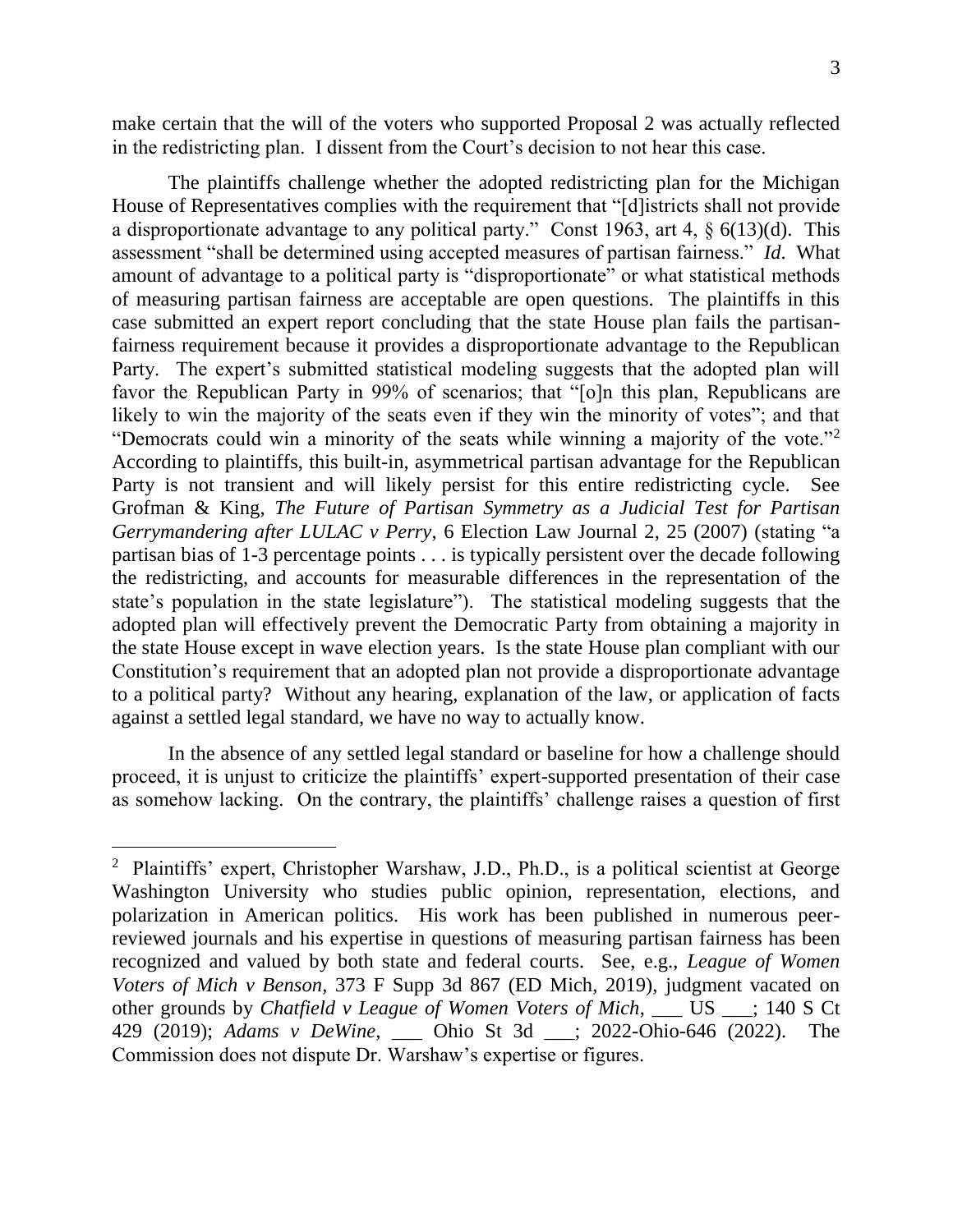4

impression that checks all the usual boxes to warrant our review. See MCR 7.305(B) (stating that grounds for appellate review include an issue that "involves a legal principle of major significance to the state's jurisprudence" and "has significant public interest"). This Court's role in redistricting disputes, as in every setting, has always been "to determine what are the requirements of this constitution and to define the meaning of those requirements in specific applications." *In re Apportionment of State Legislature— 1982*, 413 Mich 96, 114 (1982). Today, the Court does neither.

The responsibility to give meaning to and enforce our Constitution's antipartisan gerrymandering provision belongs to this Court. Indeed, this Court is the only judicial authority empowered to ensure the Commission's adopted plans comply with the redistricting criteria. Const 1963, art 4, § 6(19). The United States Supreme Court has determined that federal courts are not an available forum for claims of partisan gerrymandering. *Rucho v Common Cause*, 588 US \_\_\_; 139 S Ct 2484, 2506-2507 (2019); see also *Banerian v Benson*, \_\_\_ F Supp 3d \_\_\_ (2022) (Case No. 1:22-cv-54), slip op at 1 (rejecting challenge to a claim of partisan gerrymandering as nonjusticiable in federal courts). The *Rucho* Court placed the obligation to hear these kinds of claims squarely on state courts like ours, even citing Michigan as an example of a state whose voters had adopted a state constitutional provision prohibiting or limiting "partisan favoritism in redistricting." *Rucho*, 588 US at \_\_\_;139 S Ct at 2507.

In its response, the Commission states that "communities of interest" prevented the Commission from adopting a fairer map on partisan metrics. There is a separate redistricting criterion that "[d]istricts shall reflect the state's diverse population and communities of interest" that is prioritized one step higher than the criterion that "[d]istricts shall not provide a disproportionate advantage to any political party." Const 1963, art 4, § 6(13)(c) and (d). But this Court has never decided how these criteria should balance or whether a different plan could have better balanced all criteria. Further, the Commission never settled upon a definition of "communities of interest" and never identified how "communities of interest" are intentionally reflected in the adopted plan.<sup>3</sup>

 $\overline{a}$ 

<sup>&</sup>lt;sup>3</sup> The Constitution requires that "[f]or each adopted plan, the commission shall issue a report that explains the basis on which the commission made its decisions in achieving compliance with plan requirements ...." Const 1963, art 4,  $\S 6(16)$ . Without this information, it is difficult for this Court to comply with our own charge "to review a challenge to any plan adopted by the commission" and "to remand a plan to the commission for further action if the plan fails to comply with the requirements of this constitution . . . . " Const 1963, art 4,  $\S 6(19)$ . While my colleagues infer that it is the plaintiffs' burden to show noncompliance in the first instance, it is difficult for any plaintiff to do so given the fact that the Commission has yet to comply with its constitutional obligation to provide a record of its decision-making process.